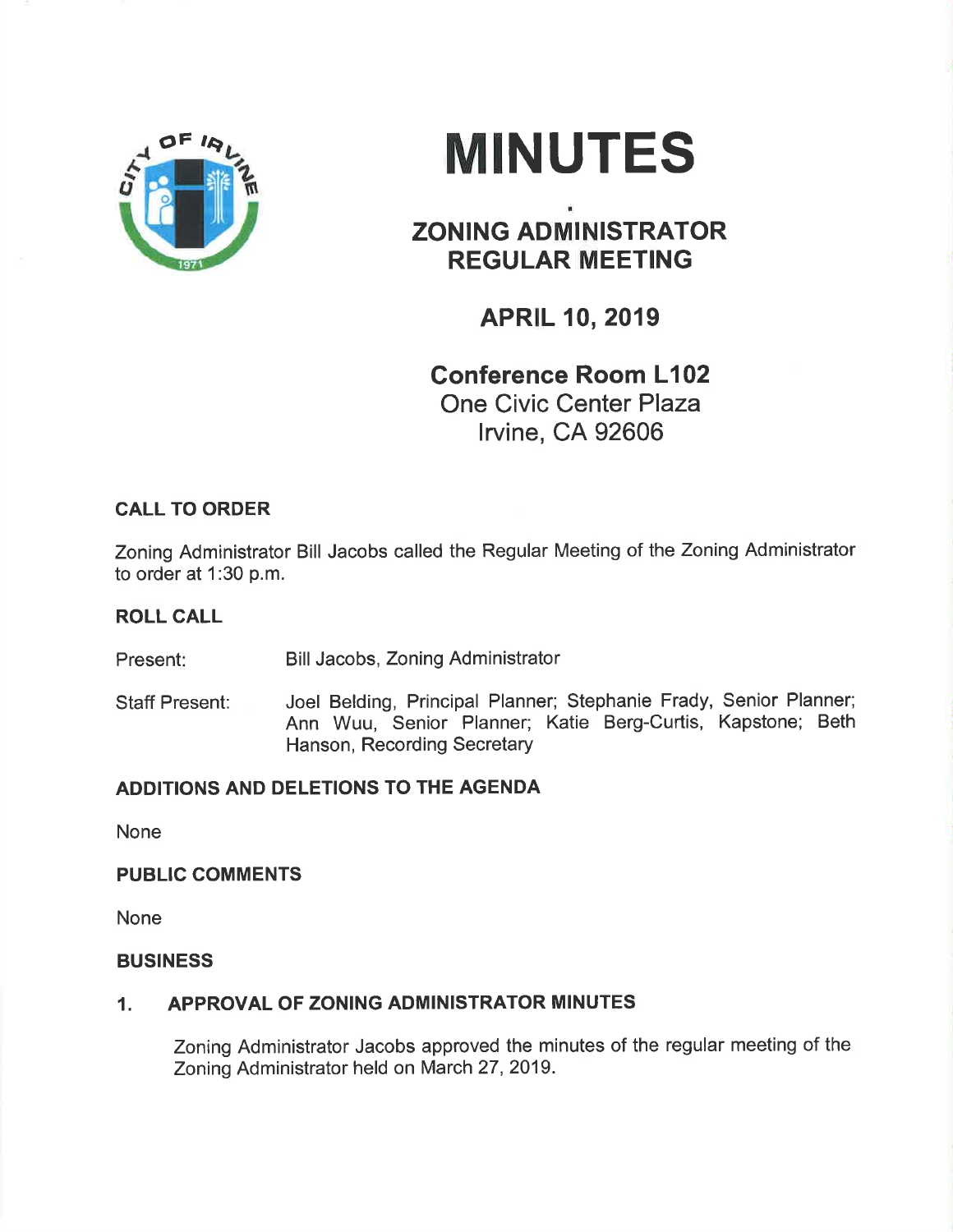#### PUBLIC HEARINGS

 $2<sub>1</sub>$ CONDITIONAL USE PERMIT WITH ADMINISTRATIVE RELIEF FOR THE CONVERSION OF AN OFFICE/INDUSTRIAL BUILDING TO MEDICAUDENTAL OFFICE USE, INCLUDING A TRANSFER OF DEVELOPMENT RIGHTS AND ADMINISTRATIVE RELIEF FOR PARKING, LOCATED IN PLANNING AREA 36 (IRVINE BUSINESS COMPLEX)

Zoning Administrator Jacobs opened the public hearing at 1:31p.m.

Stephanie Frady, Senior Planner, presented the staff report and was available to answer questions

Pam Sapetto, Sapetto Real Estate, representing the applicant Serene Dental Center, was available to answer questions and to explain vehicle lifts and the way that they could be utilized in future IBC development. These lifts would only be used by employees. Ali Mansouri, the applicant, noted that there would be a mechanic on duty at all times.

Zoning Administrator Jacobs asked if there was any non-residential tandem parking anywhere else in the City; and expressed concern about mechanical issues and that this may set a precedence for tandem parking. Zoning Administrator asked that a condition be added that the 320 square foot mechanical/ storage space would only be used for storage.

Zoning Administrator Jacobs closed the public hearing at 148 p.m.

ACTION: Zoning Administrator Jacobs adopted RESOLUTION NO. 19-1471, A RESOLUTION OF THE ZONING ADMINISTRATOR OF THE CITY OF IRVINE, CALIFORNIA, APPROVING CONDITIONAL USE PERMIT OO766273.PCPM FOR THE CONVERSION OF A 14,540 SQUARE FOOT OFFICE/INDUSTRIAL BUILDING TO 10,860 SQUARE FEET OF MEDICAL/DENTAL OFFICE USE, WITH A TRANSFER OF DEVELOPMENT RIGHTS AND ADMINISTRATIVE RELIEF FROM PARKING STANDARDS, LOCATED AT 16812 HALE AVENUE IN PLANNING AREA 36 (IRVINE BUSINESS COMPLEX); FILED BY SERENE DENTAL CENTER

As amended to add a condition that stated only medical/storage use was permitted in the 320 square feet space and that tandem parking was to be considered as a pilot project, and not a broad acceptance or precedent setting.

#### SIGN PROGRAM MODIFICATION WITH ADMINISTRATIVE RELIEF FOR AUTONATION TOYOTA IN PLANNING AREA 34 (IRVINE SPECTRUM 5) 3.

Zoning Administrator Jacobs opened the public hearing at 1:49 p.m.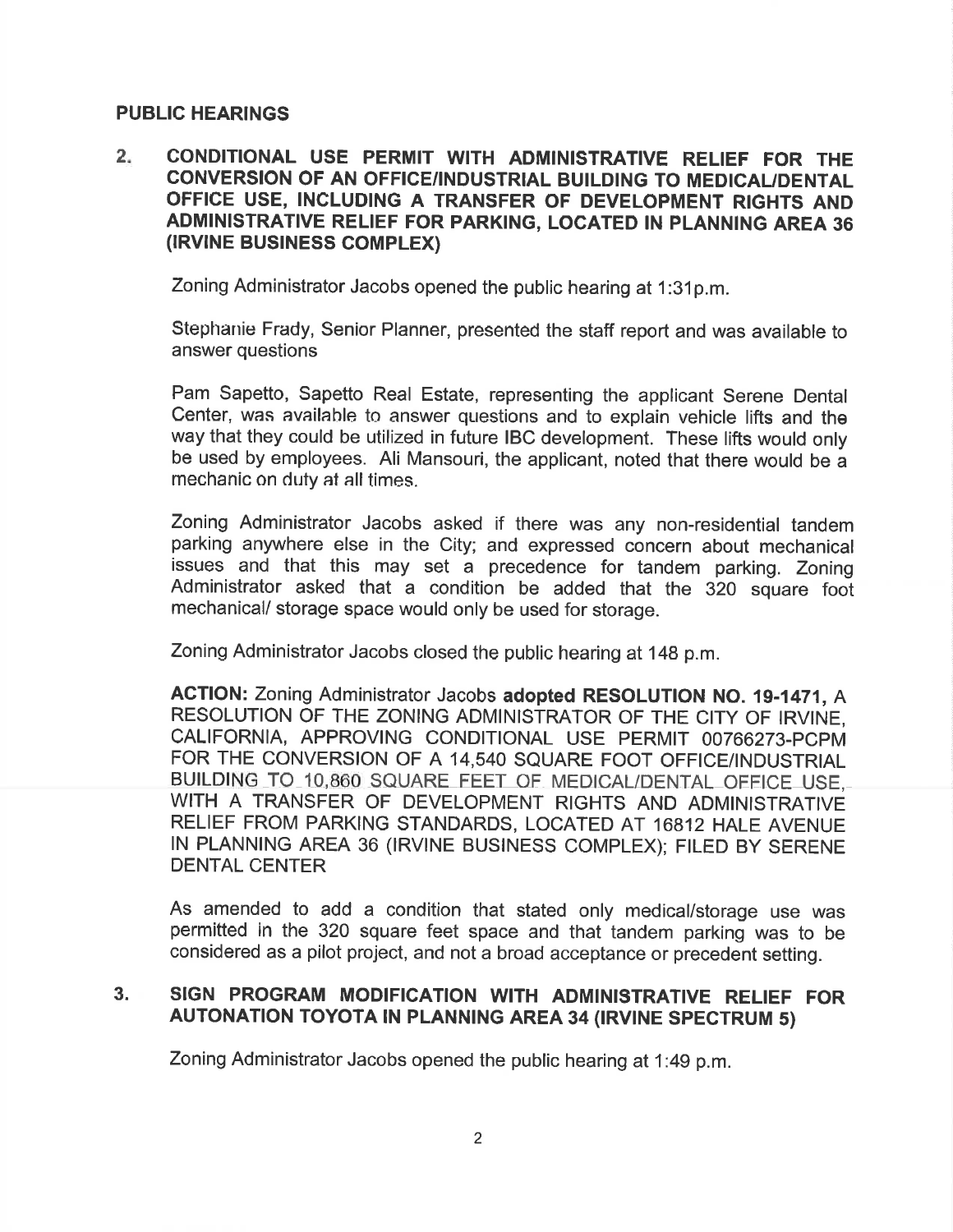Stephanie Frady, Senior Planner, presented the staff report and was available to answer questions.

The applicant was not present

David Baab, Baab & Associates, representing lrvine Company, spoke on the item. Autonation is subject to lrvine Company CC&Rs and there has been some inconsistencies with their signage, such as the painted sign on the side of a building, which is not permitted. Mr. Baab also requested that the signage read "lryine Auto Center.

Zoning Administrator Jacobs noted that this request would be noted when the Zoning Ordinance is updated.

Zoning Administrator Jacobs closed the public hearing at 1:56 p.m

ACTION: Zoning Administrator Jacobs adopted RESOLUTION NO. 19-1470, ARESOLUTION OF THE ZONING ADMINISTRATOR OF THE CITY OF IRVINE. CALIFORNIA. APPROVING SIGN PROGRAM MODIFICATION IRVINE, CALIFORNIA, APPROVING SIGN PROGRAM 00773486-PSS WITH ADMINISTRATIVE RELIEF FOR AUTONATION TOYOTA, LOCATED AT 9101 RESEARCH DRIVE IN PLANNING AREA 34 (lRVlNE SPECTRUM 5); FILED BY PREMIER SIGN SERVICE, lNC. ON BEHALF OF IRVINE IMPORTS INC.

As amended that the applicant remove the painted signage from the wall

#### 4 SIGN PROGRAM WITH ADMINISTRATIVE RELIEF FOR WOODBRIDGE PINES LOCATED AT 115 PINESTONE IN PLANNING AREA 15 (wooDBRlDGE)

Zoning Administrator Jacobs opened the public hearing at 1:57 p.m

Katie Berg-Curtis, Kapstone, presented the staff report and was available to answer questions.

The applicant, David Baab, Baab & Associates, was available to answer questions.

Zoning Administrator Jacobs closed the public hearing at 2:02 p.m.

ACTION: Zoning Administrator Jacobs adopted RESOLUTION NO. 19-1467, A RESOLUTION OF THE ZONING ADMINISTRATOR OF THE CITY OF IRVINE, CALIFORNIA, APPROVING SIGN PROGRAM OO774555.PSS WITH ADMINISTRATIVE RELIEF FOR WOODBRIDGE PINES, LOCATED AT <sup>115</sup> PINESTONE IN PLANNING AREA 15 (WOODBRIDGE), FILED BY BAAB &